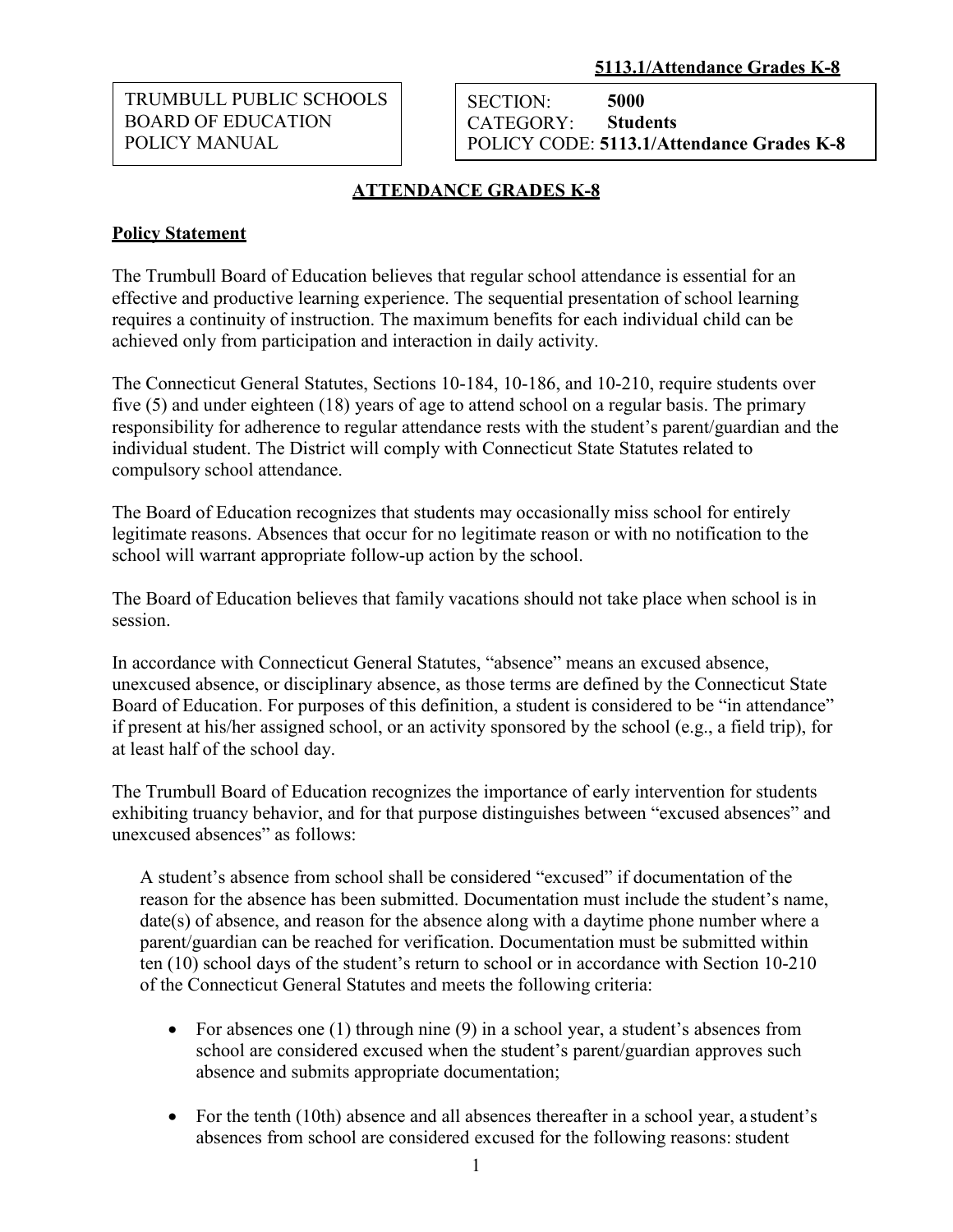illness if verified by an appropriately licensed medical professional; student's observance of a religious holiday; death in the student's family or other emergency beyond the control of the student's family; to attend to a student's emotional and psychological well-being in lieu of attending school (two nonconsecutive days may be taken for this reason); mandated court appearance if supported by appropriate additional documentation; the lack of transportation that is normally provided by a district other than the one the student attends; or extraordinary educational opportunities pre-approved by District administrators in accordance with Connecticut State Department of Education guidelines.

A student, age five to eighteen, inclusive, whose parent/guardian is an active duty member of the armed forces, as defined in Connecticut General Statutes § 27-103, and has been called to duty for, is on leave from, or has immediately returned from deployment to a combat zone or combat support posting, shall be granted ten days of excused absences in any school year. In the case of excused absences pursuant to this paragraph, such student and parent/guardian shall be responsible for obtaining assignments from the student's teacher prior to any period of excused absence, and for ensuring that such assignments are completed by such student prior to his/her return to school from such period of excused absence.

A student's absence from school shall be considered "unexcused" if it does not meet the criteria to be considered an "excused" absence and if it is not the result of school or District disciplinary action.

Based on the definitions above, a "truant" is a child age five to eighteen, inclusive, who has four (4) unexcused absences in one month, or ten (10) unexcused absences in one year.

Based on the definitions above, a "chronically absent" student is a child who has accumulated a total number of absences at any time during a school year that is equal to or greater than ten percent of the total number of days that such student has been enrolled at the school during the school year.

> Adopted: 7/9/1985 Revised: 1988, 2/1992, 2/23/1993, 6/1993, 11/22/1994, 12/1997, 11/10/2015, 2/13/2018, 8/28/2018, 3/26/2019, 7/9/2019, 5/3/22

References

- Connecticut Public Act 17-14, "An Act Implementing the Recommendations of the Department of Education"
- Connecticut General Statutes §10-184, 10-186, 10-198a, 10-198b, 10-198c, 10-198d, 10-210, 27-103, 46b-149
- Connecticut State Department of Education, "Guidelines for Implementation of the Definitions of Excused and Unexcused Absences and Best Practices for Absence Prevention and Intervention"
- Connecticut Public Act 21-46, "An Act Concerning Social Equity and the Health Safetyand Education of Children"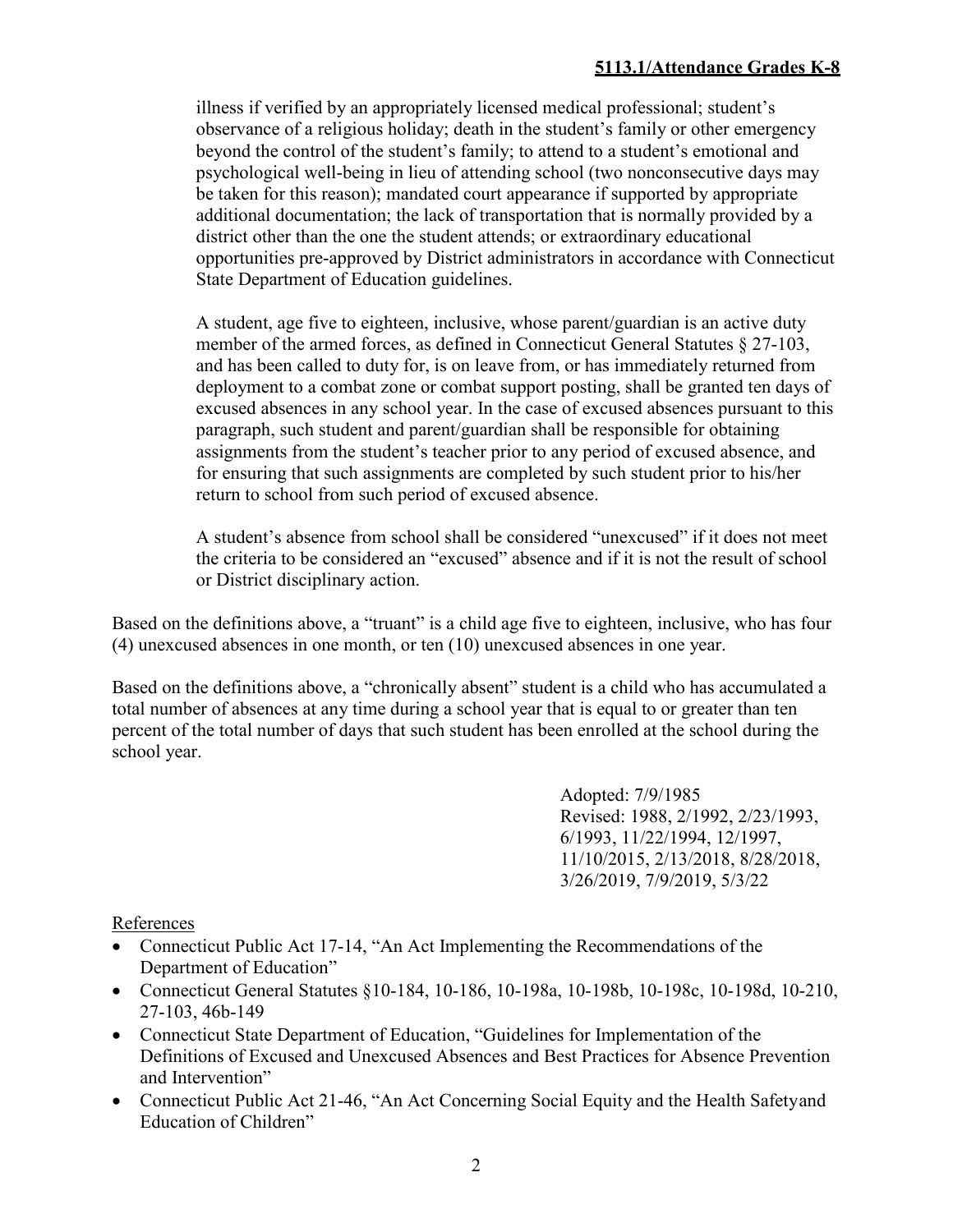- Trumbull Board of Education Policy Code 5131: Student Standard of Conduct
- Trumbull Board of Education Policy Code 6115.1: Protected Prayer
- Trumbull Board of Education Policy Code 6173: Homebound and Hospitalized Instruction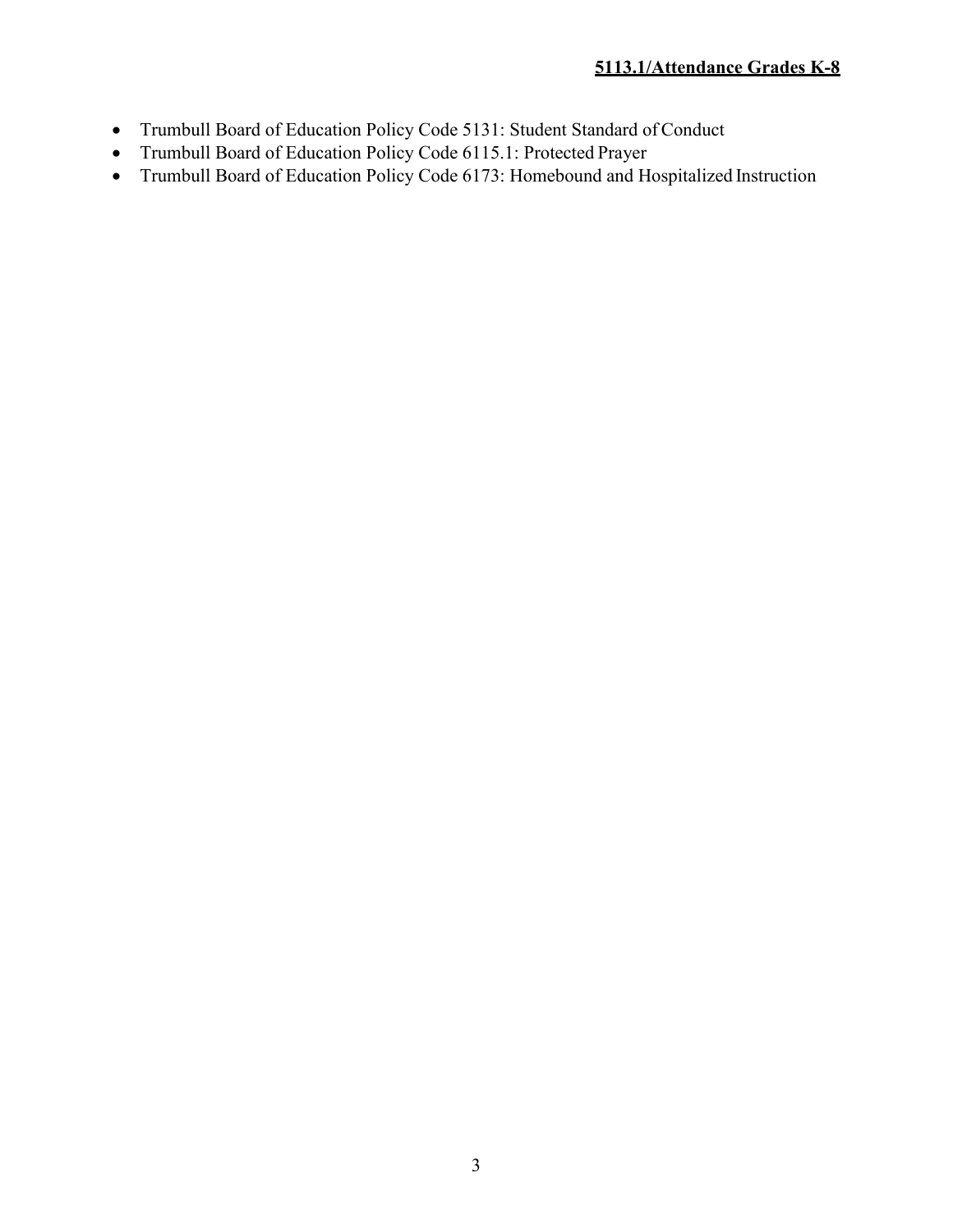## **Regulations**

- I. General Regulations for Student Attendance
- 1. Each school will record and maintain all student attendance and tardiness information.
- 2. It is the responsibility of a parent/guardian to report his/her child's absence to the schooleach day by calling the school's office prior to 9:00 a.m. that dayby:
	- a) telephoning the school secretary or school nurse;
	- b) e-mailing the school secretary or school nurse; or
	- c) speaking to the school secretary or school nurse in person.
- 3. Each school will keep close contact with parents/guardians of students having difficultywith attendance and shall make parents/guardians aware of the importance of regular school attendance. Both the home and school should work cooperatively to achieve this end.
- 4. Each school will record if an absence is excused or unexcused. The principal or schoolnurse may request additional information regarding a student's absence. A parent/guardian may request reconsideration of the recording of an excused or unexcused absence in accordance with the attendance guidelines of the Connecticut State Board of Education.
- 5. When an absence occurs, the student will be given sufficient opportunity to make up any missed work. Teachers are not required to provide tutoring for make-up work caused by family vacations when school is in session. If special help or tutoring is needed as a result of such absences, any cost incurred is the responsibility of the parent/guardian, not theDistrict.
- 6. A student returning to school after a hospitalization must present a note from the physician regarding the hospitalization. The note should also state in detail any physical limitations, treatment programs, or medication changes. A change in his/her Individualized Education Plan (IEP) or Individual Health Care Plan (IHCP) may be required upon re-entry to school. Therefore, a full disclosure by the student's physician is necessary to ensure the well-being of the student.
- II. Regulations for Determining Truancy
	- 1. The school principal and/or his/her designee will hold a meeting with theparent/guardian of a child who is a "truant" or a "chronically absent" student as defined above. Such meeting will be held no later than ten (10) school days after the student's designation as "truant" or "chronically absent" based upon the definitions articulated earlier in this policy.
	- 2. Whenever a student enrolled in school in grades K-8 fails to report to school on a regularly scheduled school day and no indication has been received by school personnel that the student's parent/guardian (or other person having control of the student) is aware of the child's absence, a reasonable effort to notify, by the automated calling system, the parent (or such other person) shall be made by the school personnel. Such notice shall include a warning that two (2) unexcused absences from school in a month or five (5) unexcused absences in a school year may result in a complaint filed with the Youth Service Bureau or similar community-based service pursuant to Connecticut State Statutes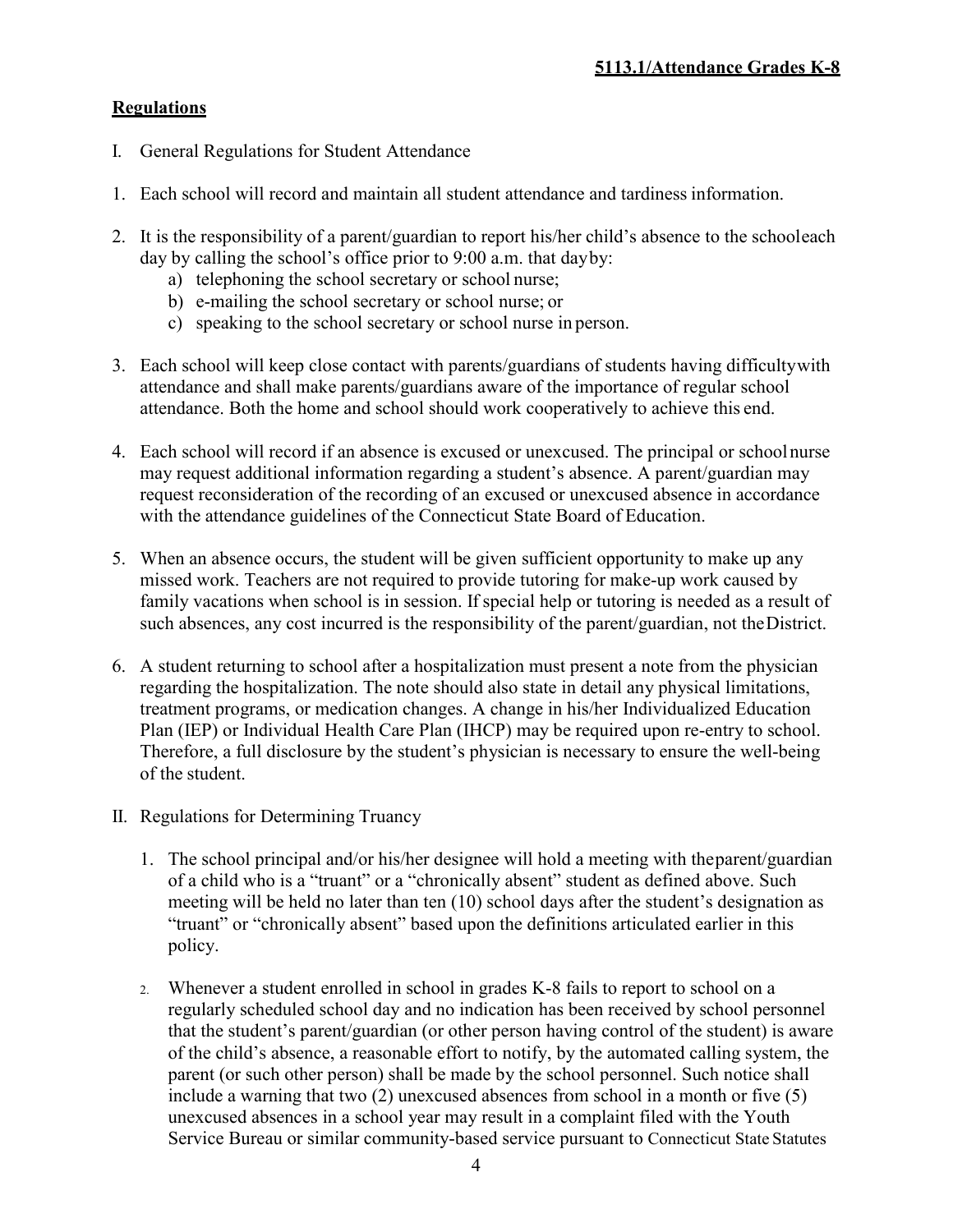§§10-19m alleging the belief that the acts or omissions of the child are such that the child's family is a family with service needs.

- 3. A Planning and Placement Team meeting will be convened to determine the appropriateness of a special education evaluation of the truant or chronicallyabsent student. In addition, there will be consideration of referral to the school's Early Intervention Team (EIT).
- 4. The school system will coordinate services with community agencies and referrals of truant and chronically absent students to agencies providing child and familyservices.
- III. Chronic Absenteeism Prevention and Intervention
- 1. The Board, in compliance with State statute, requires the establishment of attendancereview teams when chronic absenteeism rates in the District or at individual schools in the District meet the following circumstances:
	- a) A team for the District must be established when the District chronic absenteeism rate is 10 percent or higher.
	- b) A team for a school must be established when the school chronic absenteeism rate is 15 percent or higher.
	- c) A team for either the District or each school must be established when (i) more than one school in the District has a school chronic absenteeism rate of 15 percent or higher; or (b) the District has a District chronic absenteeism rate of 10 percent or higher and one or more schools in the District have a school chronic absenteeismrate of 15 percent or higher.
- 2. Each attendance review team shall be responsible for reviewing the cases of truants and chronically absent children, discussing school interventions and community referrals forsuch truants and chronically absent children, and making any additional recommendations forsuch truants and chronically absent children and their parents/guardians. Each established attendance review team shall meet at least monthly.
- 3. The District shall utilize the chronic absenteeism prevention and intervention plandeveloped by the State Department of Education.
- 4. The District shall annually report to the Connecticut State Department of Educationdata pertaining to truant and chronically absent children in schools under its jurisdiction.
- IV. Extraordinary Educational Opportunities
- 1. An extraordinary educational opportunity is defined as an opportunity: (a) with a learning objective related to the particular student's coursework or plan of study; (b) not ordinarily available to the particular student; (c) appropriate to the age, grade, and development of the particular student; and (d) with content highly relevant to the particular student. The opportunity must come at no cost to the District.
- 2. A request for the approval of an extraordinary educational opportunity must be submitted in advance in writing, with the signature of the student and his/her parent(s)/guardian(s), to the